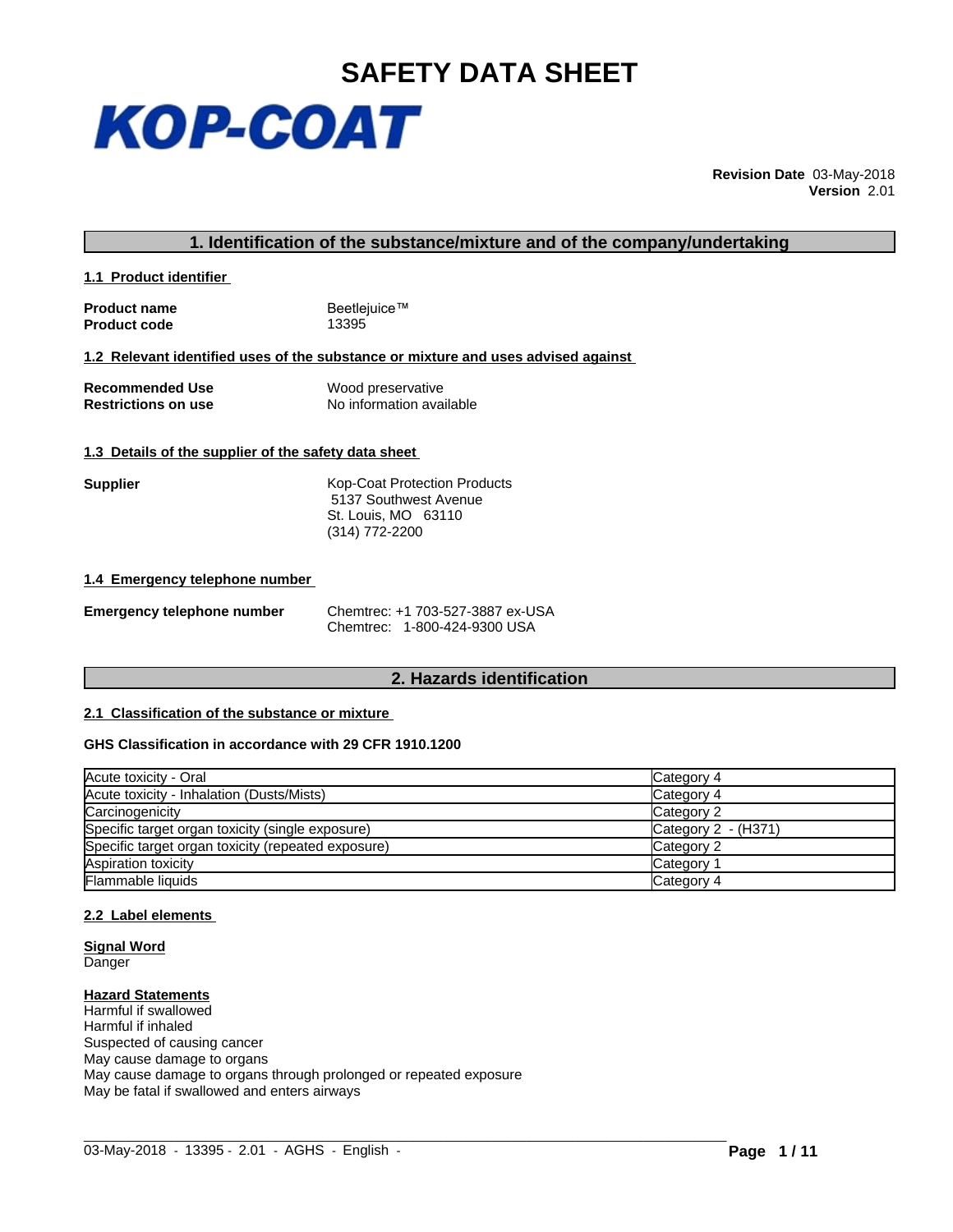#### Combustible liquid



#### **Precautionary Statements - Prevention**

Obtain special instructions before use Do not handle until all safety precautions have been read and understood Use personal protective equipment as required Wash face, hands and any exposed skin thoroughly after handling Do not eat, drink or smoke when using this product Use only outdoors or in a well-ventilated area Do not breathe dust/fume/gas/mist/vapors/spray Keep away from heat/sparks/open flames/hot surfaces. - No smoking Wear protective gloves/protective clothing/eye protection/face protection

#### **Precautionary Statements - Response**

If exposed or concerned: Get medical advice/attention IF INHALED: Remove victim to fresh air and keep at rest in a position comfortable for breathing Call a POISON CENTER or doctor/physician if you feel unwell IF SWALLOWED: Immediately call a POISON CENTER or doctor/physician Do NOT induce vomiting Rinse mouth In case of fire: Use CO2, dry chemical, or foam for extinction

#### **Precautionary Statements - Storage**

Store locked up Store in a well-ventilated place. Keep cool

#### **Precautionary Statements - Disposal**

Dispose of contents/container to an approved waste disposal plant

# **2.3. Other Hazards Hazards not otherwise classified (HNOC)**

Not Applicable

#### **2.4 Other information**

Not Applicable

**Unknown Acute Toxicity**  $\lt$  1% of the mixture consists of ingredient(s) of unknown toxicity

 $\overline{\phantom{a}}$  ,  $\overline{\phantom{a}}$  ,  $\overline{\phantom{a}}$  ,  $\overline{\phantom{a}}$  ,  $\overline{\phantom{a}}$  ,  $\overline{\phantom{a}}$  ,  $\overline{\phantom{a}}$  ,  $\overline{\phantom{a}}$  ,  $\overline{\phantom{a}}$  ,  $\overline{\phantom{a}}$  ,  $\overline{\phantom{a}}$  ,  $\overline{\phantom{a}}$  ,  $\overline{\phantom{a}}$  ,  $\overline{\phantom{a}}$  ,  $\overline{\phantom{a}}$  ,  $\overline{\phantom{a}}$ 

### **3. Composition/Information on Ingredients**

# **Substance**

Not applicable **Mixture**

| <b>Chemical Name</b>   | <b>CAS No.</b> | Weight-%  |
|------------------------|----------------|-----------|
| Heavy aromatic naphtha | 64742-94-5     | $40 - 50$ |
| Permethrin             | 52645-53-1     | $30 - 40$ |
| 1.2.4-Trimethvlbenzene | 95-63-6        | $10 - 20$ |
| Xvlene                 | 1330-20-7      | - 5       |
| CUMENE                 | 98-82-8        |           |

The exact percentage (concentration) of composition has been withheld as a trade secret.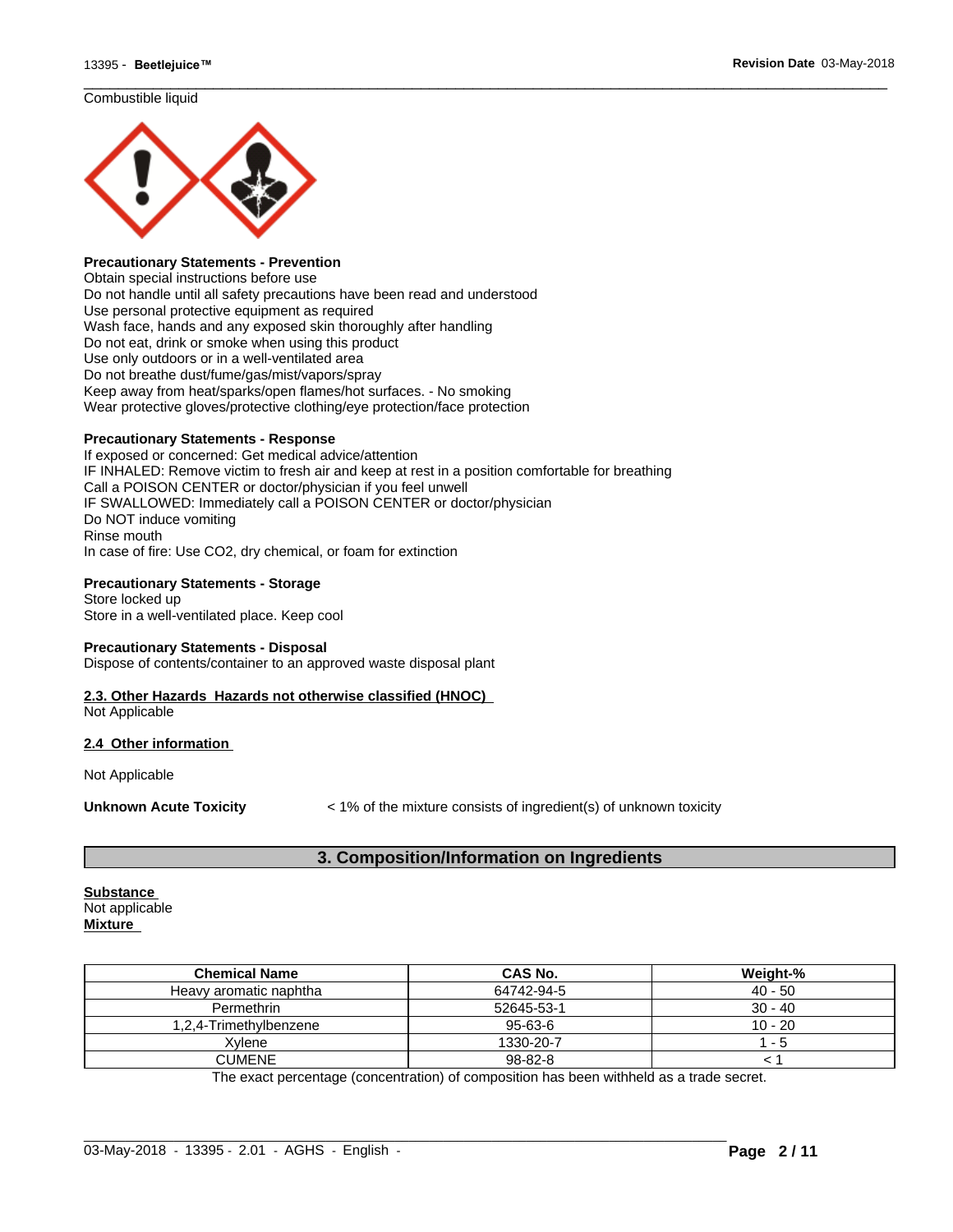#### **4. First aid measures**

 $\overline{\phantom{a}}$  ,  $\overline{\phantom{a}}$  ,  $\overline{\phantom{a}}$  ,  $\overline{\phantom{a}}$  ,  $\overline{\phantom{a}}$  ,  $\overline{\phantom{a}}$  ,  $\overline{\phantom{a}}$  ,  $\overline{\phantom{a}}$  ,  $\overline{\phantom{a}}$  ,  $\overline{\phantom{a}}$  ,  $\overline{\phantom{a}}$  ,  $\overline{\phantom{a}}$  ,  $\overline{\phantom{a}}$  ,  $\overline{\phantom{a}}$  ,  $\overline{\phantom{a}}$  ,  $\overline{\phantom{a}}$ 

#### **4.1 Description of first-aid measures**

| <b>General advice</b>                                           | For further assistance, contact your local Poison Control Center.                                                                                                                                                                                                                          |
|-----------------------------------------------------------------|--------------------------------------------------------------------------------------------------------------------------------------------------------------------------------------------------------------------------------------------------------------------------------------------|
| Eye contact                                                     | Immediately flush with plenty of water. After initial flushing, remove any contact lenses and<br>continue flushing for at least 15 minutes. Tilt the head to prevent chemical from transferring<br>to the uncontaminated eye. Call a poison control center or doctor for treatment advice. |
| <b>Skin contact</b>                                             | Wash off immediately with plenty of water for at least 15 minutes. Remove contaminated<br>clothing and shoes. Wash contaminated clothing before reuse. Call a poison control center<br>or doctor for treatment advice.                                                                     |
| <b>Inhalation</b>                                               | Move victim to fresh air. If not breathing, give artificial respiration. If breathing is difficult,<br>give oxygen. Call a physician or poison control center immediately.                                                                                                                 |
| Ingestion                                                       | Do NOT induce vomiting. If a person vomits when lying on his back, place him in the<br>recovery position. Call a physician or poison control center immediately. Rinse mouth.                                                                                                              |
| 4.2 Most important symptoms and effects, both acute and delayed |                                                                                                                                                                                                                                                                                            |
| <b>Symptoms</b>                                                 | See Section 2.2, Label Elements and/or Section 11, Toxicological effects.                                                                                                                                                                                                                  |
|                                                                 | 4.3 Indication of any immediate medical attention and special treatment needed                                                                                                                                                                                                             |
| Notes to physician                                              | There is no specific antidote for effects from overexposure to this material. Treat<br>symptomatically.                                                                                                                                                                                    |
|                                                                 | .<br>$\blacksquare$                                                                                                                                                                                                                                                                        |

### **5. Fire-Fighting Measures**

#### **5.1 Extinguishing media**

#### **Suitable extinguishing media**

Foam. Carbon dioxide ( $CO<sub>2</sub>$ ). Dry chemical. Water may be used to cool and prevent the rupture of containers that are exposed to the heat from a fire. Water spray or fog.

**Unsuitable Extinguishing Media** Water may be unsuitable for extinguishing fires.

#### **5.2 Special hazards arising from the substance or mixture**

#### **Special Hazard**

Most vapors are heavier than air. They will spread along ground and collect in low or confined areas (sewers, basements, tanks). Thermal decomposition can lead to release of irritating gases and vapors. Vapors may travel to areas away from work site before igniting/flashing back to vapor source.

**Hazardous Combustion Products** Possible formation of carbon oxides, nitrogen oxides, and hazardous organic compounds.

#### **Explosion Data**

**Sensitivity to Mechanical Impact** Not sensitive. **Sensitivity to Static Discharge** Yes.

#### **5.3 Advice for firefighters**

Evacuate personnel to safe areas. Move non-burning material, as feasible, to a safe location as soon as possible. As in any fire, wear self-contained breathing apparatus pressure-demand, MSHA/NIOSH (approved or equivalent) and full protective gear. Cool containers with flooding quantities of water until well after fire is out. Thoroughly decontaminate all protective equipment after use. DO NOT extinguish a fire resulting from the flow of flammable liquid until the flow of the liquid is effectively shut off. This precaution will help prevent the accumulation of an explosive vapor-air mixture after the initial fire is extinguished.

### **6. Accidental Release Measures**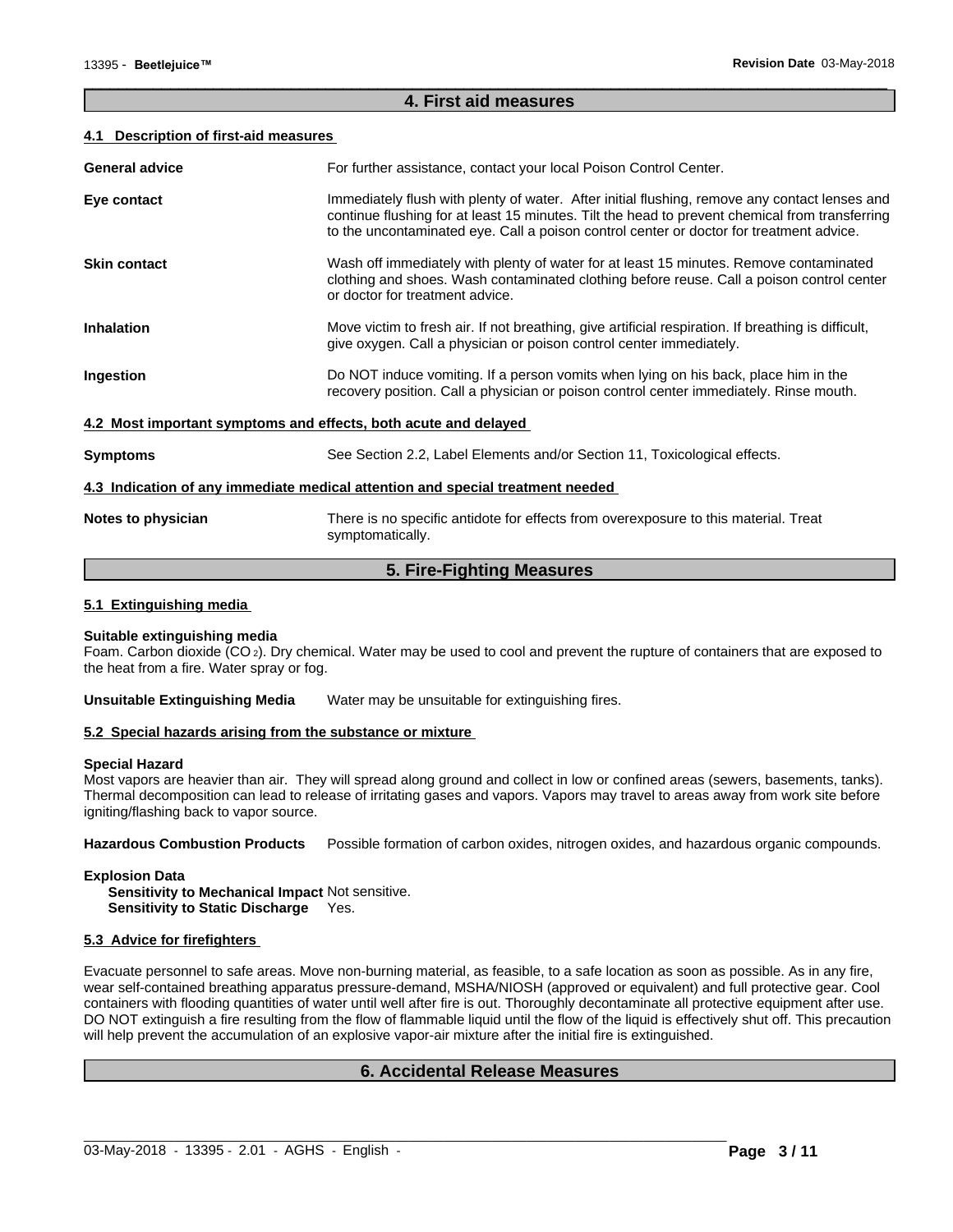#### **6.1 Personal precautions, protective equipment and emergency procedures**

Avoid contact with skin, eyes and clothing. Ensure adequate ventilation. ELIMINATE all ignition sources (no smoking, flares, sparks or flames in immediate area). Stop leak if you can do it without risk. Refer to protective measures listed in sections 7 and 8. Avoid exceeding of the given occupational exposure limits (see section 8). Personal protection needs must be evaluated based on information provided on this sheet and the special circumstances created by the spill including; the material spilled, the quantity of the spill, the area in which the spill occurred, and the training and the expertise of employees in the area responding to the spill.

 $\overline{\phantom{a}}$  ,  $\overline{\phantom{a}}$  ,  $\overline{\phantom{a}}$  ,  $\overline{\phantom{a}}$  ,  $\overline{\phantom{a}}$  ,  $\overline{\phantom{a}}$  ,  $\overline{\phantom{a}}$  ,  $\overline{\phantom{a}}$  ,  $\overline{\phantom{a}}$  ,  $\overline{\phantom{a}}$  ,  $\overline{\phantom{a}}$  ,  $\overline{\phantom{a}}$  ,  $\overline{\phantom{a}}$  ,  $\overline{\phantom{a}}$  ,  $\overline{\phantom{a}}$  ,  $\overline{\phantom{a}}$ 

#### **6.2 Environmental precautions**

Prevent product from entering drains. Prevent entry into waterways, sewers, basements or confined areas. See Section 12 for additional Ecological information.

#### **6.3 Methods and materials for containment and cleaning up**

| <b>Methods for Containment</b> | Absorb with earth, sand or other non-combustible material and transfer to containers for<br>later disposal. Prevent further leakage or spillage if safe to do so. Dike far ahead of liquid<br>spill for later disposal.                                  |
|--------------------------------|----------------------------------------------------------------------------------------------------------------------------------------------------------------------------------------------------------------------------------------------------------|
| Methods for cleaning up        | Use a non-combustible material like vermiculite, sand or earth to soak up the product and<br>place into a container for later disposal. Ground and bond containers when transferring<br>material. Take precautionary measures against static discharges. |

#### **7. Handling and storage**

#### **7.1 Precautions for safe handling**

| Advice on safe handling                                          | Ensure adequate ventilation. Ground and bond containers when transferring material.<br>Handle in accordance with good industrial hygiene and safety practice. Avoid contact with<br>skin, eyes and clothing. Keep away from open flames, hot surfaces and sources of ignition.<br>Take precautionary measures against static discharges. Do not eat, drink or smoke when<br>using this product. Use according to package label instructions. Empty containers may<br>retain product residue or vapor. Do not pressurize, cut, weld, braze, solder, drill, grind, or<br>expose container to heat, flame, sparks, static electricity, or other sources of ignition. No<br>smoking. |
|------------------------------------------------------------------|----------------------------------------------------------------------------------------------------------------------------------------------------------------------------------------------------------------------------------------------------------------------------------------------------------------------------------------------------------------------------------------------------------------------------------------------------------------------------------------------------------------------------------------------------------------------------------------------------------------------------------------------------------------------------------|
| <b>Hygiene measures</b>                                          | Avoid contact with skin, eyes and clothing. Remove and wash contaminated clothing before<br>re-use. Do not eat, drink or smoke when using this product. Wash hands before breaks and<br>immediately after handling the product.                                                                                                                                                                                                                                                                                                                                                                                                                                                  |
| 7.2 Conditions for safe storage, including any incompatibilities |                                                                                                                                                                                                                                                                                                                                                                                                                                                                                                                                                                                                                                                                                  |
| <b>Storage Conditions</b>                                        | Keep container tightly closed in a dry and well-ventilated place. Keep in properly labeled<br>containers. Keep away from food, drink and animal feedingstuffs. Keep away from heat, hot<br>surfaces, sparks, open flames and other ignition sources. No smoking. Store in accordance<br>with local regulations.                                                                                                                                                                                                                                                                                                                                                                  |
| <b>Materials to Avoid</b>                                        | No materials to be especially mentioned.                                                                                                                                                                                                                                                                                                                                                                                                                                                                                                                                                                                                                                         |

#### **8.1 Exposure Guidelines**

| <b>Chemical Name</b> | <b>ACGIH TLV</b> | <b>OSHA PEL</b>            | <b>British Columbia</b> | Alberta                    | Quebec                      | <b>Ontario TWAEV</b> |
|----------------------|------------------|----------------------------|-------------------------|----------------------------|-----------------------------|----------------------|
| Xylene               | STEL: 150 ppm    | TWA: 100 ppm               | TWA: 100 ppm            | TWA: 100 ppm               | TWA: 100 ppm                | TWA: 100 ppm         |
| 1330-20-7            | TWA: 100 ppm     | TWA: 435 mg/m <sup>3</sup> | STEL: 150 ppm           | TWA: 434 mg/m <sup>3</sup> | TWA: 434 mg/m <sup>3</sup>  | STEL: 150 ppm        |
|                      |                  |                            |                         | STEL: 150 ppm              | STEL: 150 ppm               |                      |
|                      |                  |                            |                         | STEL: 651 mg/m $3 \mid$    | STEL: 651 mg/m <sup>3</sup> |                      |
| <b>CUMENE</b>        | TWA: 50 ppm      | TWA: 50 ppm                | TWA: 25 ppm             | TWA: 50 ppm                | TWA: 50 ppm                 | TWA: 50 ppm          |
| 98-82-8              |                  | TWA: 245 mg/m <sup>3</sup> | STEL: 75 ppm            | TWA: 246 mg/m <sup>3</sup> | TWA: 246 mg/m <sup>3</sup>  |                      |
|                      |                  |                            |                         |                            |                             |                      |

**8. Exposure controls/personal protection**

#### **8.2 Appropriate engineering controls**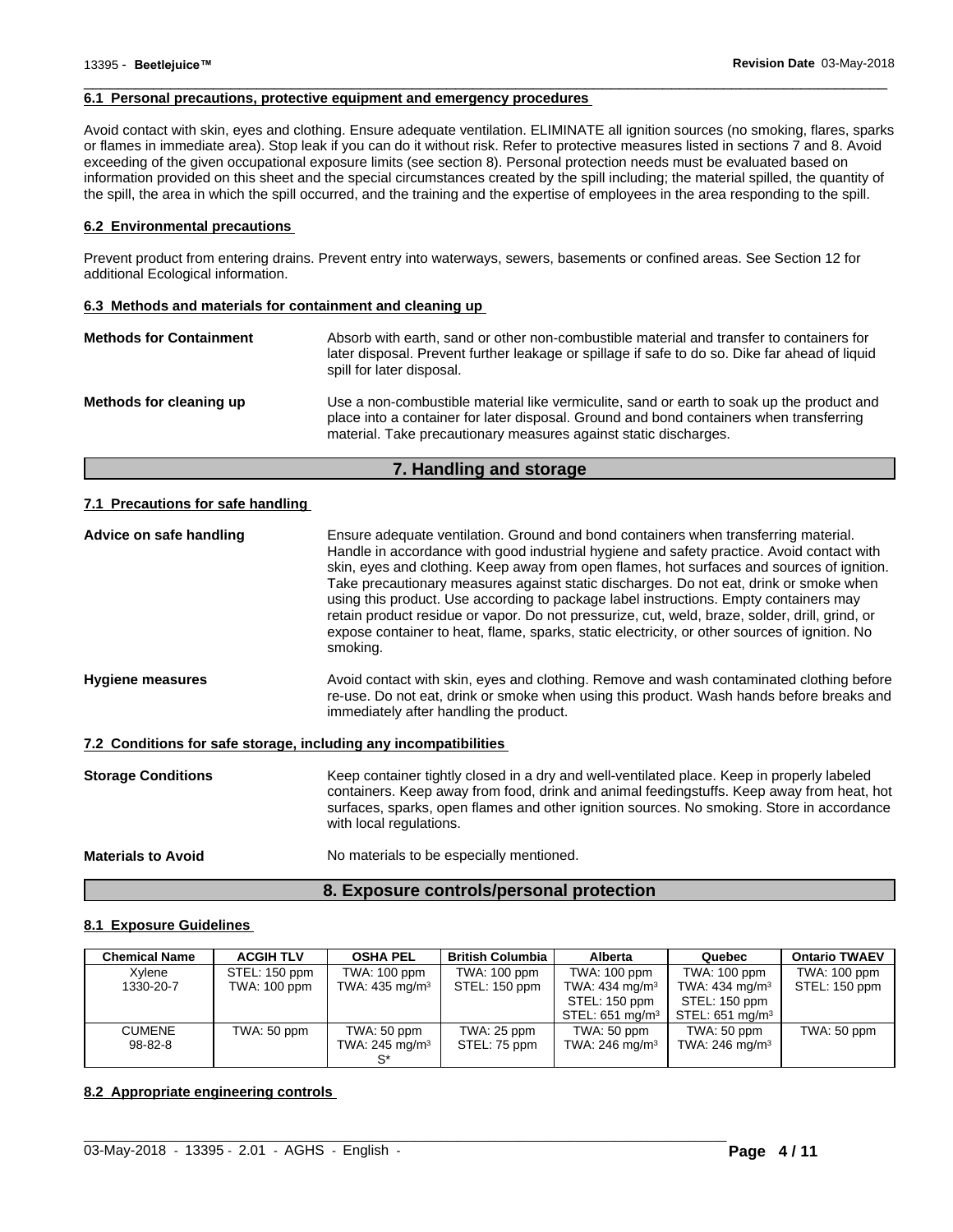| <b>Engineering Measures</b>   | Ensure adequate ventilation, especially in confined areas. Where reasonably practicable<br>this should be achieved by the use of local exhaust ventilation and good general extraction.                                                                                                                                                                                                                                                                                           |
|-------------------------------|-----------------------------------------------------------------------------------------------------------------------------------------------------------------------------------------------------------------------------------------------------------------------------------------------------------------------------------------------------------------------------------------------------------------------------------------------------------------------------------|
|                               | 8.3 Individual protection measures, such as personal protective equipment                                                                                                                                                                                                                                                                                                                                                                                                         |
| <b>Eye/Face Protection</b>    | Safety glasses with side-shields. If splashes are likely to occur, wear Tightly fitting safety<br>goggles. Face-shield.                                                                                                                                                                                                                                                                                                                                                           |
| Skin and body protection      | Solvent-resistant gloves. Nitrile rubber. Neoprene gloves. Impervious butyl rubber gloves.<br>Please observe the instructions regarding permeability and breakthrough time which are<br>provided by the supplier of the gloves. Also take into consideration the specific local<br>conditions under which the product is used, such as the danger of cuts, abrasion. Remove<br>and wash contaminated clothing before re-use. Long sleeved clothing. Protective shoes or<br>boots. |
| <b>Respiratory protection</b> | If exposure limits are exceeded or irritation is experienced, NIOSH/MSHA approved<br>respiratory protection should be worn. Respiratory protection must be provided in<br>accordance with current local regulations.                                                                                                                                                                                                                                                              |
| <b>Hygiene measures</b>       | See section 7 for more information                                                                                                                                                                                                                                                                                                                                                                                                                                                |

 $\overline{\phantom{a}}$  ,  $\overline{\phantom{a}}$  ,  $\overline{\phantom{a}}$  ,  $\overline{\phantom{a}}$  ,  $\overline{\phantom{a}}$  ,  $\overline{\phantom{a}}$  ,  $\overline{\phantom{a}}$  ,  $\overline{\phantom{a}}$  ,  $\overline{\phantom{a}}$  ,  $\overline{\phantom{a}}$  ,  $\overline{\phantom{a}}$  ,  $\overline{\phantom{a}}$  ,  $\overline{\phantom{a}}$  ,  $\overline{\phantom{a}}$  ,  $\overline{\phantom{a}}$  ,  $\overline{\phantom{a}}$ 

# **9. Physical and chemical properties**

#### **9.1 Information on basic physical and chemical properties**

| <u>en miennanen en saoie prijoiear and enemiear proportioo</u><br><b>Physical state</b> | Liquid                   |                          |                          |
|-----------------------------------------------------------------------------------------|--------------------------|--------------------------|--------------------------|
| Appearance                                                                              | No information available | Color                    | Amber                    |
|                                                                                         |                          |                          |                          |
| Odor                                                                                    | Hydrocarbon-like         | <b>Odor Threshold</b>    | No information available |
|                                                                                         |                          |                          |                          |
| <b>Property</b>                                                                         | Values                   | Remarks • Methods        |                          |
| рH                                                                                      | 5                        | (as 1% solution)         |                          |
| <b>Melting/freezing point</b>                                                           |                          | No information available |                          |
| <b>Boiling point/boiling range</b>                                                      |                          | No information available |                          |
| <b>Flash Point</b>                                                                      | 80 °C / 176 °F           |                          |                          |
| <b>Evaporation rate</b>                                                                 |                          | No information available |                          |
| Flammability (solid, gas)                                                               |                          | No information available |                          |
| <b>Flammability Limits in Air</b>                                                       |                          |                          |                          |
| upper flammability limit                                                                |                          | No information available |                          |
| lower flammability limit                                                                |                          | No information available |                          |
| Vapor pressure                                                                          |                          | No information available |                          |
| Vapor density                                                                           |                          | No information available |                          |
| <b>Specific Gravity</b>                                                                 |                          | No information available |                          |
| <b>Water solubility</b>                                                                 |                          | No information available |                          |
| Solubility in other solvents                                                            |                          | No information available |                          |
| <b>Partition coefficient</b>                                                            |                          | No information available |                          |
| <b>Autoignition temperature</b>                                                         |                          | No information available |                          |
| <b>Decomposition temperature</b>                                                        |                          | No information available |                          |
| <b>Viscosity, kinematic</b>                                                             | $\leq$ 20 mm2/s          |                          |                          |
| Viscosity, dynamic                                                                      |                          | No information available |                          |
|                                                                                         |                          |                          |                          |
| <b>Explosive properties</b>                                                             |                          | No information available |                          |
| <b>Oxidizing Properties</b>                                                             |                          | No information available |                          |
| 9.2 Other information                                                                   |                          |                          |                          |
| Volatile organic compounds (VOC) 5.14 lb/gal                                            |                          |                          |                          |
| content                                                                                 |                          |                          |                          |
| <b>Density</b>                                                                          | 8.35 lb/gal              |                          |                          |
|                                                                                         |                          |                          |                          |
|                                                                                         |                          |                          |                          |

# **10. Stability and Reactivity**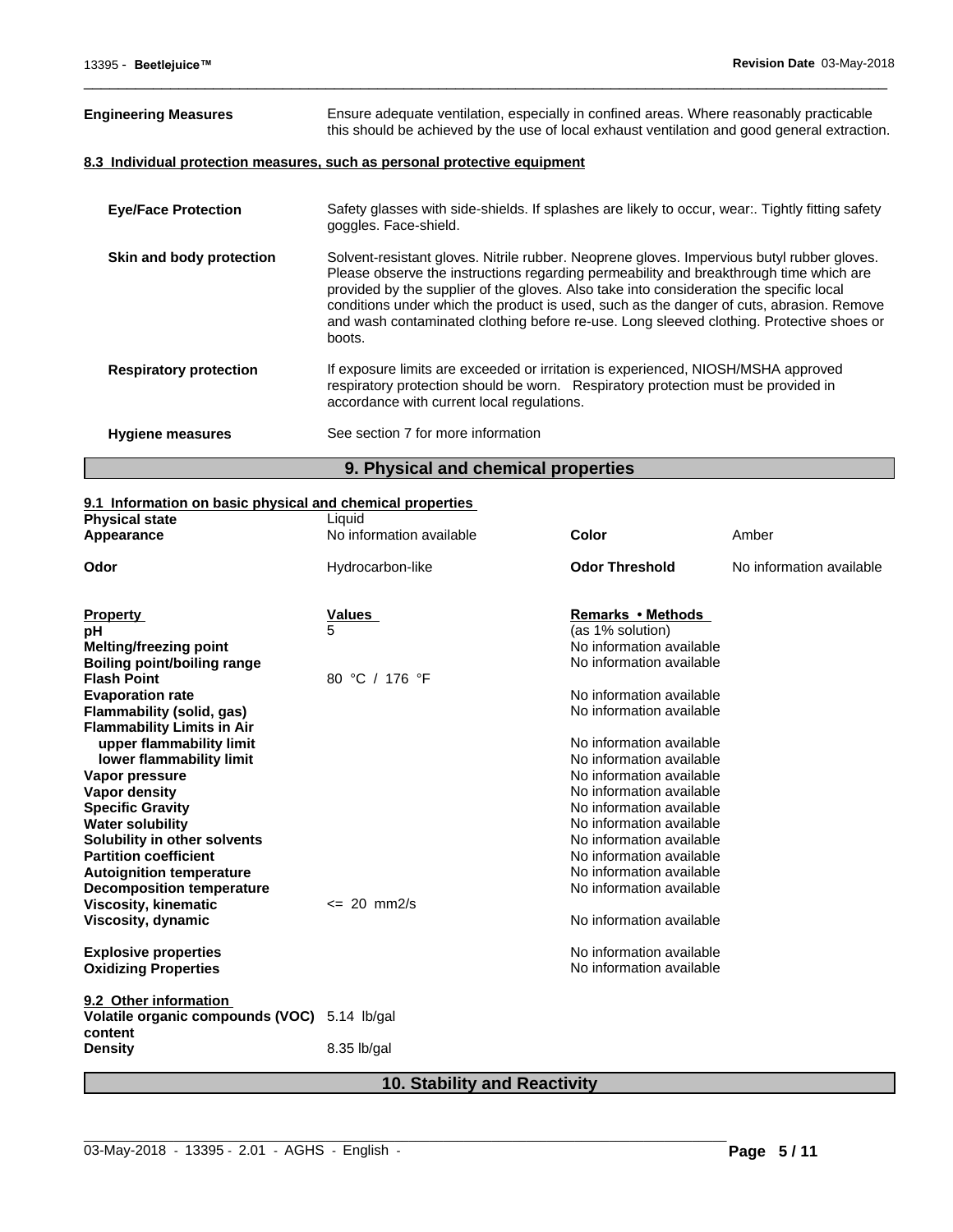#### **10.1 Reactivity**

No dangerous reaction known under conditions of normal use

#### **10.2 Chemical stability**

Stable under recommended storage conditions

#### **10.3 Possibility of hazardous reactions**

None under normal processing.

#### **10.4 Conditions to Avoid**

Keep away from heat, sparks and flames.

#### **10.5 Incompatible Materials**

No materials to be especially mentioned.

#### **10.6 Hazardous Decomposition Products**

None under normal use conditions. Thermal decomposition can lead to release of irritating gases and vapors.

#### **11. Toxicological information**

 $\overline{\phantom{a}}$  ,  $\overline{\phantom{a}}$  ,  $\overline{\phantom{a}}$  ,  $\overline{\phantom{a}}$  ,  $\overline{\phantom{a}}$  ,  $\overline{\phantom{a}}$  ,  $\overline{\phantom{a}}$  ,  $\overline{\phantom{a}}$  ,  $\overline{\phantom{a}}$  ,  $\overline{\phantom{a}}$  ,  $\overline{\phantom{a}}$  ,  $\overline{\phantom{a}}$  ,  $\overline{\phantom{a}}$  ,  $\overline{\phantom{a}}$  ,  $\overline{\phantom{a}}$  ,  $\overline{\phantom{a}}$ 

#### **11.1 Acute toxicity**

#### **Numerical measures of toxicity: Product Information**

| LD50 Oral:      | <b>LD50 Dermal:</b> | LC50 (Dust/Mist)             | LC50 (Vapor) |
|-----------------|---------------------|------------------------------|--------------|
| 789 mg/kg (rat) | 2000 mg/kg (rabbit) | $.4 \,$ mg/L (4 hours) (rat) |              |

#### **The following values are calculated based on chapter 3.1 of the GHS document**

**Unknown Acute Toxicity**  $\leq 1\%$  of the mixture consists of ingredient(s) of unknown toxicity

**LC50 (Vapor)** 89.00 mg/l

#### **Numerical measures of toxicity: Component Information**

| <b>Chemical Name</b>                 | LD50 Oral         | <b>LD50 Dermal</b>          | <b>LC50 Inhalation</b>              |
|--------------------------------------|-------------------|-----------------------------|-------------------------------------|
| Heavy aromatic naphtha<br>64742-94-5 | 5000 mg/kg (Rat)  | > 2 mL/kg (Rabbit)          | $>$ 590 mg/m <sup>3</sup> (Rat) 4 h |
| Permethrin<br>52645-53-1             | 220 mg/kg $(Rat)$ | $>$ 5000 mg/kg (Rat)        | $> 0.69$ mg/L (Rat) 4 h             |
| 1,2,4-Trimethylbenzene<br>95-63-6    | 3280 mg/kg (Rat)  | $>$ 3160 mg/kg (Rabbit)     | $= 18$ g/m <sup>3</sup> (Rat) 4 h   |
| Xylene<br>1330-20-7                  | 3500 mg/kg (Rat)  | $>$ 4350 mg/kg (Rabbit)     | $= 29.08$ mg/L (Rat) 4 h            |
| CUMENE.<br>98-82-8                   | 1400 mg/kg (Rat)  | $= 12300 \mu L/kg$ (Rabbit) | 8700 ppm (Rat) 4-h                  |

 $\_$  ,  $\_$  ,  $\_$  ,  $\_$  ,  $\_$  ,  $\_$  ,  $\_$  ,  $\_$  ,  $\_$  ,  $\_$  ,  $\_$  ,  $\_$  ,  $\_$  ,  $\_$  ,  $\_$  ,  $\_$  ,  $\_$  ,  $\_$  ,  $\_$  ,  $\_$  ,  $\_$  ,  $\_$  ,  $\_$  ,  $\_$  ,  $\_$  ,  $\_$  ,  $\_$  ,  $\_$  ,  $\_$  ,  $\_$  ,  $\_$  ,  $\_$  ,  $\_$  ,  $\_$  ,  $\_$  ,  $\_$  ,  $\_$  ,

#### **11.2 Information on toxicologicaleffects**

#### **Skin corrosion/irritation**

Product Information • Causes moderate skin irritation Component Information • No information available

**Serious eye damage/eye irritation** Product Information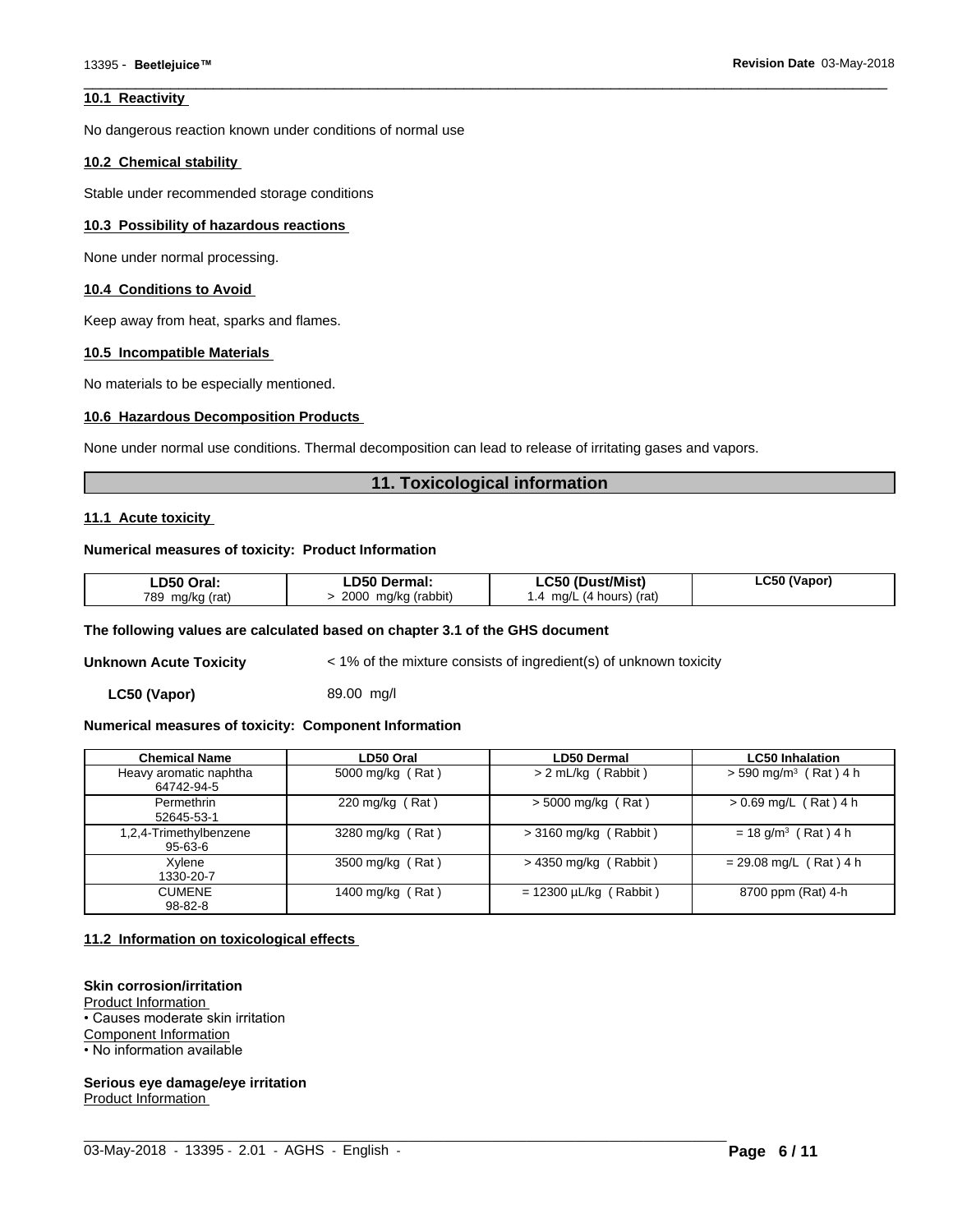• Causes moderate eye irritation

Component Information

• No information available

#### **Respiratory or skin sensitization**

Product Information

- No sensitization responses were observed Component Information
- No information available

#### **Germ cell mutagenicity**

Product Information

- No information available
- Component Information
- No information available

#### **Carcinogenicity**

Product Information • The table below indicates whether each agency has listed any ingredient as a carcinogen Component Information •

| <b>Chemical Name</b> | <b>ACGIH</b> | <b>IARC</b>        | <b>NTP</b>             | <b>OSHA</b> |
|----------------------|--------------|--------------------|------------------------|-------------|
| <b>CUMENE</b>        |              | $\cap$<br>Group 2B | Reasonably Anticipated |             |
| 98-82-8              |              |                    |                        |             |

 $\overline{\phantom{a}}$  ,  $\overline{\phantom{a}}$  ,  $\overline{\phantom{a}}$  ,  $\overline{\phantom{a}}$  ,  $\overline{\phantom{a}}$  ,  $\overline{\phantom{a}}$  ,  $\overline{\phantom{a}}$  ,  $\overline{\phantom{a}}$  ,  $\overline{\phantom{a}}$  ,  $\overline{\phantom{a}}$  ,  $\overline{\phantom{a}}$  ,  $\overline{\phantom{a}}$  ,  $\overline{\phantom{a}}$  ,  $\overline{\phantom{a}}$  ,  $\overline{\phantom{a}}$  ,  $\overline{\phantom{a}}$ 

#### **Reproductive toxicity**

Product Information • No information available Component Information • No information available

#### **STOT - single exposure**

No information available

#### **STOT - repeated exposure**

May cause damage to organs through prolonged or repeated exposure

#### **Other adverse effects**

Product Information

• Permethrin: Target organ: Central nervous system (CNS). Clinical signs of neurotoxicity include altered motor activity and functional observational battery (FOB) effects, with no signs of histopathology.

Component Information

• No information available

#### **Aspiration hazard**

Product Information

• Risk of serious damage to the lungs (by aspiration)

•

Component Information

• No information available

# **12. Ecological information**

 $\_$  ,  $\_$  ,  $\_$  ,  $\_$  ,  $\_$  ,  $\_$  ,  $\_$  ,  $\_$  ,  $\_$  ,  $\_$  ,  $\_$  ,  $\_$  ,  $\_$  ,  $\_$  ,  $\_$  ,  $\_$  ,  $\_$  ,  $\_$  ,  $\_$  ,  $\_$  ,  $\_$  ,  $\_$  ,  $\_$  ,  $\_$  ,  $\_$  ,  $\_$  ,  $\_$  ,  $\_$  ,  $\_$  ,  $\_$  ,  $\_$  ,  $\_$  ,  $\_$  ,  $\_$  ,  $\_$  ,  $\_$  ,  $\_$  ,

#### **12.1 Toxicity**

**Ecotoxicity No information available** 

 $<$  1 % of the mixture consists of components(s) of unknown hazards to the aquatic environment

#### **Ecotoxicity effects**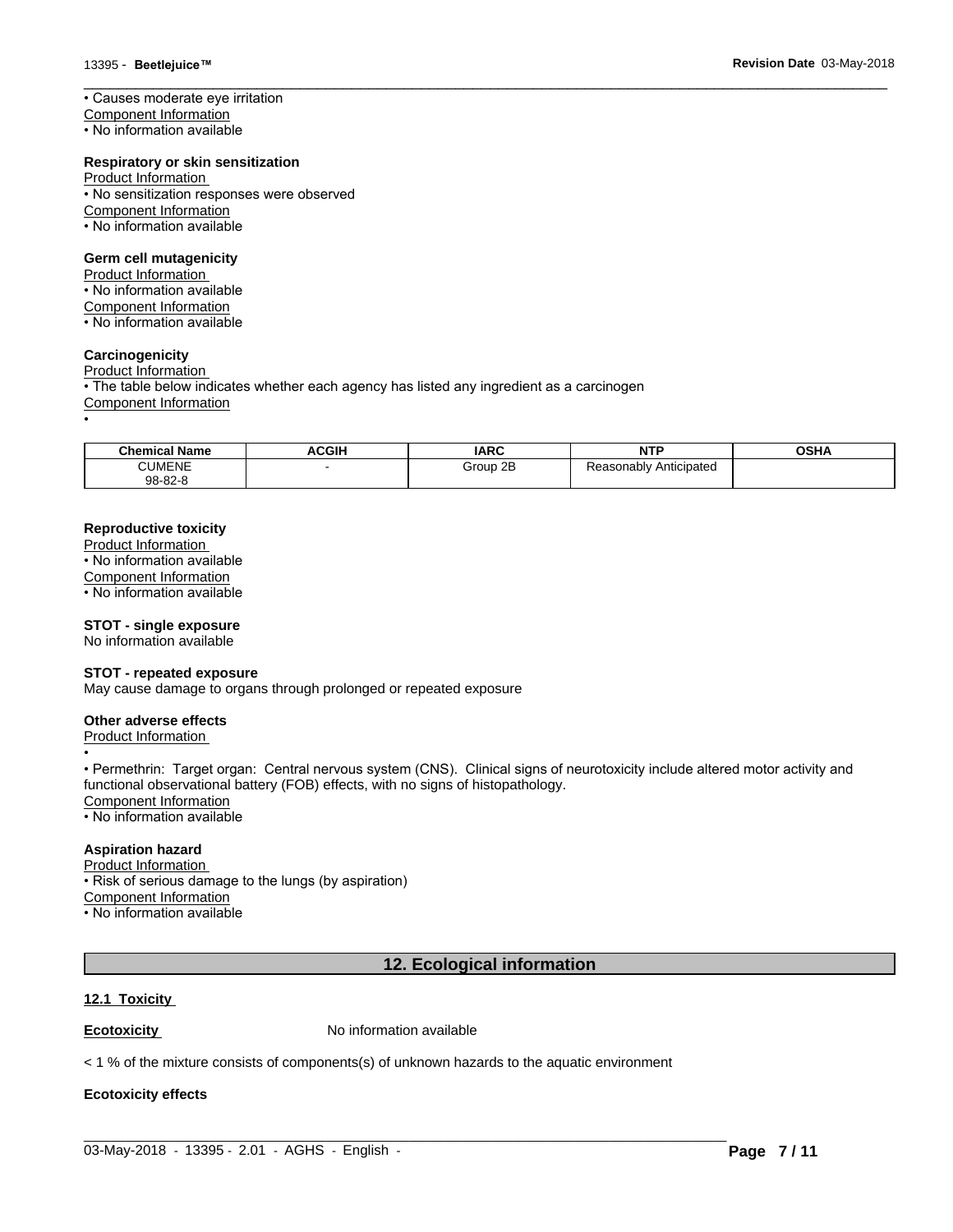| <b>Chemical Name</b>     | <b>Toxicity to algae</b>       | <b>Toxicity to fish</b>                                         | Toxicity to daphnia and other<br>aquatic invertebrates |
|--------------------------|--------------------------------|-----------------------------------------------------------------|--------------------------------------------------------|
| Heavy aromatic naphtha   |                                | LC50: 96 h Pimephales promelas                                  | EC50: 48 h Daphnia magna 0.95                          |
| 64742-94-5               |                                | 19 mg/L static LC50: 96 h                                       | mq/L                                                   |
|                          |                                | Oncorhynchus mykiss 2.34 mg/L                                   |                                                        |
|                          |                                | LC50: 96 h Lepomis macrochirus                                  |                                                        |
|                          |                                | 1740 mg/L static LC50: 96 h                                     |                                                        |
|                          |                                | Pimephales promelas 45 mg/L                                     |                                                        |
|                          |                                | flow-through LC50: 96 h                                         |                                                        |
|                          |                                | Pimephales promelas 41 mg/L                                     |                                                        |
| Permethrin               |                                | LC50: 96 h Pimephales promelas                                  |                                                        |
| 52645-53-1               |                                | 0.008 - 0.03 mg/L flow-through                                  |                                                        |
|                          |                                | LC50: 96 h Pimephales promelas                                  |                                                        |
|                          |                                | 0.001 - 0.009 mg/L static LC50: 96                              |                                                        |
|                          |                                | h Cyprinus carpio 0.015 mg/L                                    |                                                        |
|                          |                                | flow-through LC50: 96 h Cyprinus                                |                                                        |
|                          |                                | carpio 0.0052 - 0.0077 mg/L LC50:                               |                                                        |
|                          |                                | 96 h Lepomis macrochirus 0.00079                                |                                                        |
|                          |                                | mg/L flow-through LC50: 96 h                                    |                                                        |
|                          |                                | Lepomis macrochirus 0.0108 mg/L                                 |                                                        |
|                          |                                | LC50: 96 h Lepomis macrochirus                                  |                                                        |
|                          |                                | 0.00188 - 0.00336 mg/L static                                   |                                                        |
|                          |                                | LC50: 96 h Oncorhynchus mykiss                                  |                                                        |
|                          |                                | 0.00049 - 0.00097 mg/L                                          |                                                        |
|                          |                                | flow-through LC50: 96 h                                         |                                                        |
|                          |                                | Oncorhynchus mykiss 0.0017 -                                    |                                                        |
|                          |                                | 0.0048 mg/L static<br>LC50: 96 h Pimephales promelas            | EC50: 48 h Daphnia magna 6.14                          |
| 1,2,4-Trimethylbenzene   |                                |                                                                 |                                                        |
| 95-63-6<br><b>Xylene</b> |                                | 7.19 - 8.28 mg/L flow-through<br>LC50: 96 h Pimephales promelas | mg/L<br>EC50: 48 h water flea 3.82 mg/L                |
| 1330-20-7                |                                | 23.53 - 29.97 mg/L static LC50: 96                              | LC50: 48 h Gammarus lacustris 0.6                      |
|                          |                                | h Cyprinus carpio 780 mg/L                                      |                                                        |
|                          |                                | semi-static LC50: 96 h Cyprinus                                 | mg/L                                                   |
|                          |                                | carpio 780 mg/L LC50: 96 h Poecilia                             |                                                        |
|                          |                                | reticulata 30.26 - 40.75 mg/L static                            |                                                        |
|                          |                                | LC50: 96 h Pimephales promelas                                  |                                                        |
|                          |                                | 13.4 mg/L flow-through LC50: 96 h                               |                                                        |
|                          |                                | Oncorhynchus mykiss 2.661 - 4.093                               |                                                        |
|                          |                                | mg/L static LC50: 96 h                                          |                                                        |
|                          |                                | Oncorhynchus mykiss 13.5 - 17.3                                 |                                                        |
|                          |                                | mg/L LC50: 96 h Lepomis                                         |                                                        |
|                          |                                | macrochirus 13.1 - 16.5 mg/L                                    |                                                        |
|                          |                                | flow-through LC50: 96 h Lepomis                                 |                                                        |
|                          |                                | macrochirus 19 mg/L LC50: 96 h                                  |                                                        |
|                          |                                | Lepomis macrochirus 7.711 - 9.591                               |                                                        |
|                          |                                | mg/L static                                                     |                                                        |
| <b>CUMENE</b>            | EC50: 72 h Pseudokirchneriella | LC50: 96 h Pimephales promelas                                  | EC50: 48 h Daphnia magna 0.6                           |
| 98-82-8                  | subcapitata 2.6 mg/L           | 6.04 - 6.61 mg/L flow-through LC50:                             | mg/L EC50: 48 h Daphnia magna                          |
|                          |                                | 96 h Oncorhynchus mykiss 4.8                                    | 7.9 - 14.1 mg/L Static                                 |
|                          |                                | mg/L flow-through LC50: 96 h                                    |                                                        |
|                          |                                | Oncorhynchus mykiss 2.7 mg/L                                    |                                                        |
|                          |                                | semi-static LC50: 96 h Poecilia                                 |                                                        |
|                          |                                | reticulata 5.1 mg/L semi-static                                 |                                                        |

### **12.2 Persistence and degradability**

No information available.

#### **12.3 Bioaccumulative potential**

#### Discharge into the environment must be avoided

| <b>Chemical Name</b>                    | log Pow |
|-----------------------------------------|---------|
| Heavy aromatic naphtha<br>64742-94-5    | 6.1     |
| Permethrin<br>52645-53-1                | 6.5     |
| 1,2,4-Trimethylbenzene<br>$95 - 63 - 6$ | 3.63    |
| Xylene                                  | 3.15    |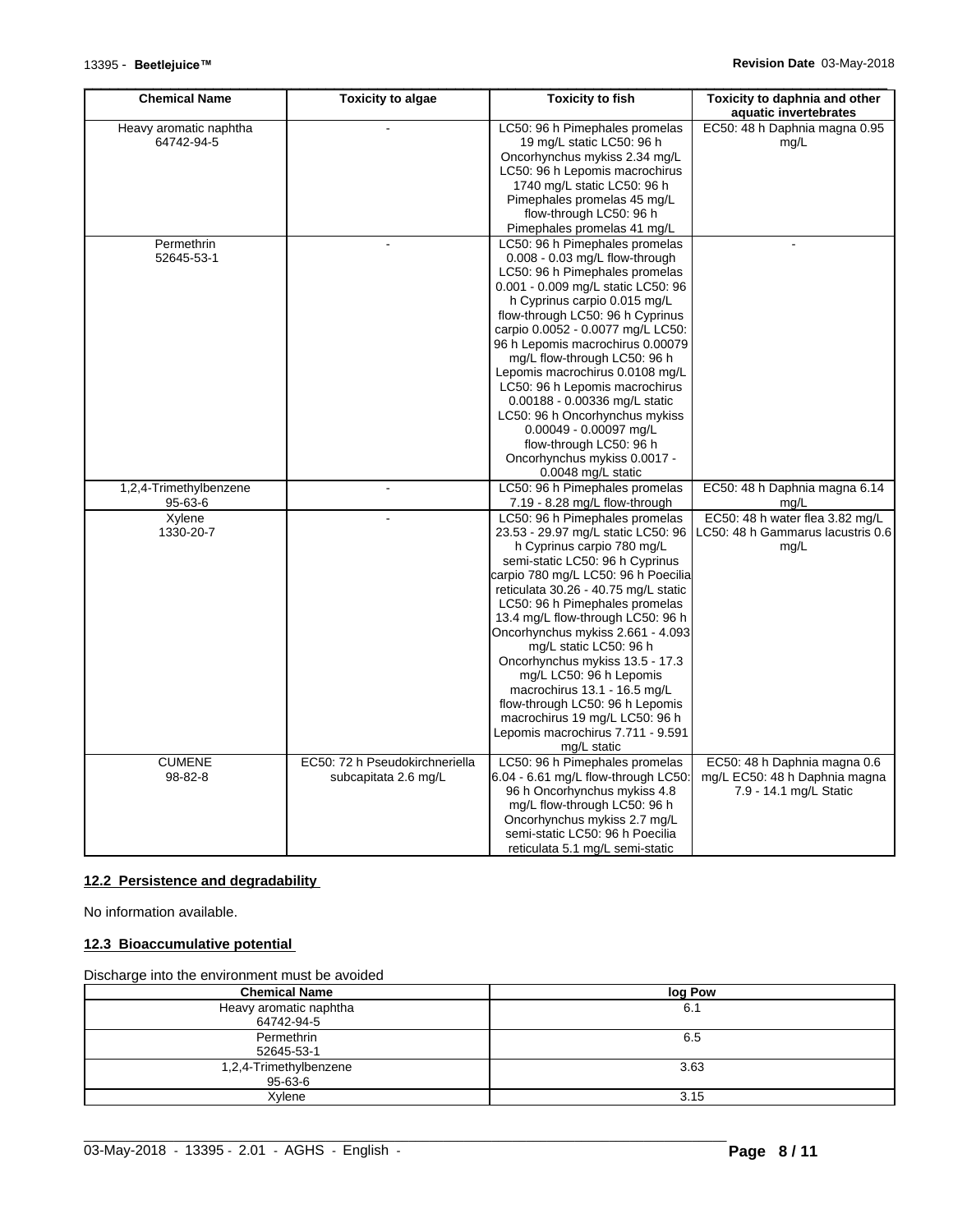| 1330-20-7     |             |
|---------------|-------------|
| <b>CUMENE</b> | 3.55<br>. . |
| 98-82-8       |             |

#### **12.4 Mobility in soil**

No information available.

#### **12.5 Other adverse effects**

No information available

#### **13. Disposal Considerations**

#### **13.1 Waste treatment methods**

This material, as supplied, is not a hazardous waste according to Federal regulations (40 CFR 261). This material could become a hazardous waste if it is mixed with or otherwise comes in contact with a hazardous waste, if chemical additions are made to this material, or if the material is processed or otherwise altered. Consult 40 CFR 261 to determine whether the altered material is a hazardous waste. Consult the appropriate state, regional, or local regulations for additional requirements.

# **14. Transport Information**

| <b>Note</b>                         | DOT Ground - "Non-bulk shipments may be non-regulated per 49CFR 173.150(f)(2)"                          |
|-------------------------------------|---------------------------------------------------------------------------------------------------------|
| <b>DOT</b><br>Proper shipping name  | NA1993, Combustible liquid, n.o.s. (aromatic hydrocarbons), 3, PGIII (for containers > 119<br>gal)      |
| <b>MEX</b>                          | no data available                                                                                       |
| <b>IMDG</b><br>Proper shipping name | UN3082, Environmentally hazardous substance, liquid, n.o.s. (permethrin), 9, PGIII, Marine<br>Pollutant |
| <b>IATA</b><br>Proper shipping name | UN3082, Environmentally hazardous substance, liquid, n.o.s. (permethrin), 9, PGIII                      |

#### **15. Regulatory information**

#### **15.1 International Inventories**

| <b>TSCA</b>          | Complies |  |
|----------------------|----------|--|
| <b>DSL</b>           |          |  |
| <b>EINECS/ELINCS</b> | Complies |  |
| <b>ENCS</b>          | Complies |  |
| <b>IECSC</b>         | Complies |  |
| <b>KECL</b>          | Complies |  |
| <b>PICCS</b>         | Complies |  |
| <b>AICS</b>          | Complies |  |
| <b>NZIoC</b>         | Complies |  |

 **TSCA** - United States Toxic Substances Control Act Section 8(b) Inventory

 **DSL** - Canadian Domestic Substances List

 **EINECS/ELINCS** - European Inventory of Existing Chemical Substances/European List of Notified Chemical Substances

 $\_$  ,  $\_$  ,  $\_$  ,  $\_$  ,  $\_$  ,  $\_$  ,  $\_$  ,  $\_$  ,  $\_$  ,  $\_$  ,  $\_$  ,  $\_$  ,  $\_$  ,  $\_$  ,  $\_$  ,  $\_$  ,  $\_$  ,  $\_$  ,  $\_$  ,  $\_$  ,  $\_$  ,  $\_$  ,  $\_$  ,  $\_$  ,  $\_$  ,  $\_$  ,  $\_$  ,  $\_$  ,  $\_$  ,  $\_$  ,  $\_$  ,  $\_$  ,  $\_$  ,  $\_$  ,  $\_$  ,  $\_$  ,  $\_$  ,

 **PICCS** - Philippines Inventory of Chemicals and Chemical Substances

 **ENCS** - Japan Existing and New Chemical Substances

 **IECSC** - China Inventory of Existing Chemical Substances

 **KECL** - Korean Existing and Evaluated Chemical Substances

 **PICCS** - Philippines Inventory of Chemicals and Chemical Substances

 **AICS** - Australian Inventory of Chemical Substances

 **NZIoC** - New Zealand Inventory of Chemicals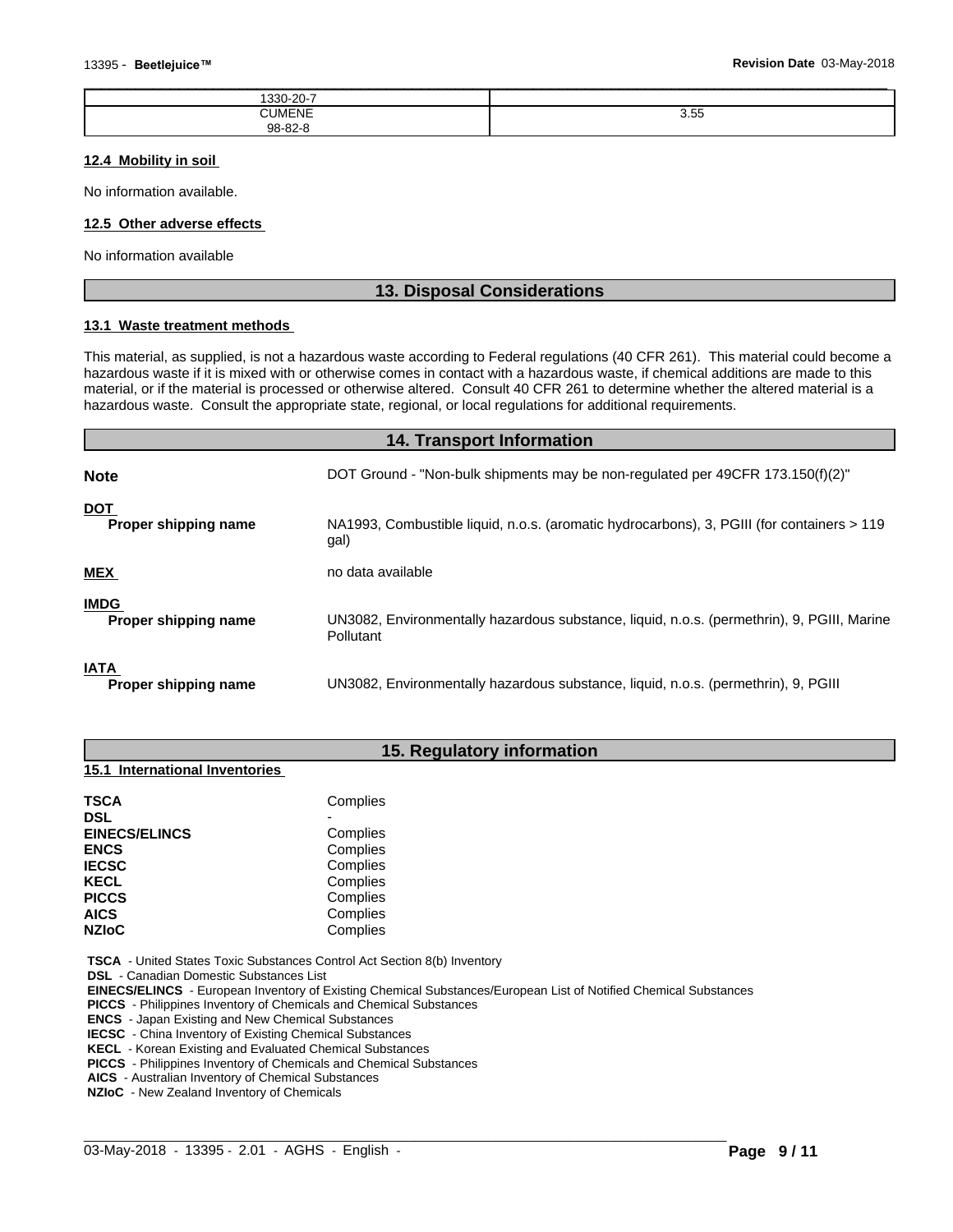#### **15.2 U.S. Federal Regulations**

#### **SARA 313**

Section 313 of Title III of the Superfund Amendments and Reauthorization Act of 1986 (SARA). This product contains a chemical or chemicals which are subject to the reporting requirements of the Act and Title 40 of the Code of Federal Regulations, Part 372:

 $\overline{\phantom{a}}$  ,  $\overline{\phantom{a}}$  ,  $\overline{\phantom{a}}$  ,  $\overline{\phantom{a}}$  ,  $\overline{\phantom{a}}$  ,  $\overline{\phantom{a}}$  ,  $\overline{\phantom{a}}$  ,  $\overline{\phantom{a}}$  ,  $\overline{\phantom{a}}$  ,  $\overline{\phantom{a}}$  ,  $\overline{\phantom{a}}$  ,  $\overline{\phantom{a}}$  ,  $\overline{\phantom{a}}$  ,  $\overline{\phantom{a}}$  ,  $\overline{\phantom{a}}$  ,  $\overline{\phantom{a}}$ 

| <b>Chemical Name</b>              | <b>SARA 313 - Threshold Values %</b> | Weight-%  |
|-----------------------------------|--------------------------------------|-----------|
| Permethrin<br>52645-53-1          | 1.U                                  | $30 - 40$ |
| 1,2,4-Trimethylbenzene<br>95-63-6 | I.U                                  | $10 - 20$ |
| Xylene<br>1330-20-7               | I.U                                  | - 5       |

#### **15.3 Pesticide Information**

#### **U.S. EPA Pesticide Information**

#### **EPA Pesticide Registration Number** 279-3283-92617

### **EPA Statement**

This chemical is a pesticide product registered by the Environmental Protection Agency and is subject to certain labeling requirements under federal pesticide law. These requirements differ from the classification criteria and hazard information required for safety data sheets, and for workplace labels of non-pesticide chemicals. Following is the hazard information as required on the pesticide label:

#### **Difference between SDS and EPA Pesticide label**

WARNING! Causes skin irritation. Harmful if swallowed. Harmful if absorbed through skin. Harmful if inhaled. This pesticide is extremely toxic to aquatic organisms including fish and invertebrates.

#### **15.4 U.S. State Regulations**

#### **California Proposition 65**

This product contains the following Proposition 65 chemicals:

| <b>Chemical Name</b><br>CUMENE - 98-82-8 |                        |                              | California Prop. 65<br>Carcinogen |                                           |
|------------------------------------------|------------------------|------------------------------|-----------------------------------|-------------------------------------------|
|                                          |                        | <b>16. Other information</b> |                                   |                                           |
| <b>NFPA</b>                              | <b>Health Hazard 2</b> | <b>Flammability 2</b>        | Instability 0                     | <b>Physical and chemical</b><br>hazards - |
| <b>HMIS</b>                              | Health Hazard 2*       | <b>Flammability 2</b>        | <b>Physical Hazard 0</b>          | Personal protection X                     |

 $\_$  ,  $\_$  ,  $\_$  ,  $\_$  ,  $\_$  ,  $\_$  ,  $\_$  ,  $\_$  ,  $\_$  ,  $\_$  ,  $\_$  ,  $\_$  ,  $\_$  ,  $\_$  ,  $\_$  ,  $\_$  ,  $\_$  ,  $\_$  ,  $\_$  ,  $\_$  ,  $\_$  ,  $\_$  ,  $\_$  ,  $\_$  ,  $\_$  ,  $\_$  ,  $\_$  ,  $\_$  ,  $\_$  ,  $\_$  ,  $\_$  ,  $\_$  ,  $\_$  ,  $\_$  ,  $\_$  ,  $\_$  ,  $\_$  ,

#### **Legend:**

*ACGIH (American Conference of Governmental Industrial Hygienists) Ceiling* (C) *DOT (Department of Transportation) EPA (Environmental Protection Agency) IARC (International Agency for Research on Cancer) International Air Transport Association (IATA) International Maritime Dangerous Goods (IMDG) NIOSH (National Institute for Occupational Safety and Health) NTP (National Toxicology Program) OSHA (Occupational Safety and Health Administration of the US Department of Labor) PEL (Permissible Exposure Limit) Reportable Quantity (RQ) Skin designation* (S\*) *STEL (Short Term Exposure Limit) TLV® (Threshold Limit Value) TWA (time-weighted average)*